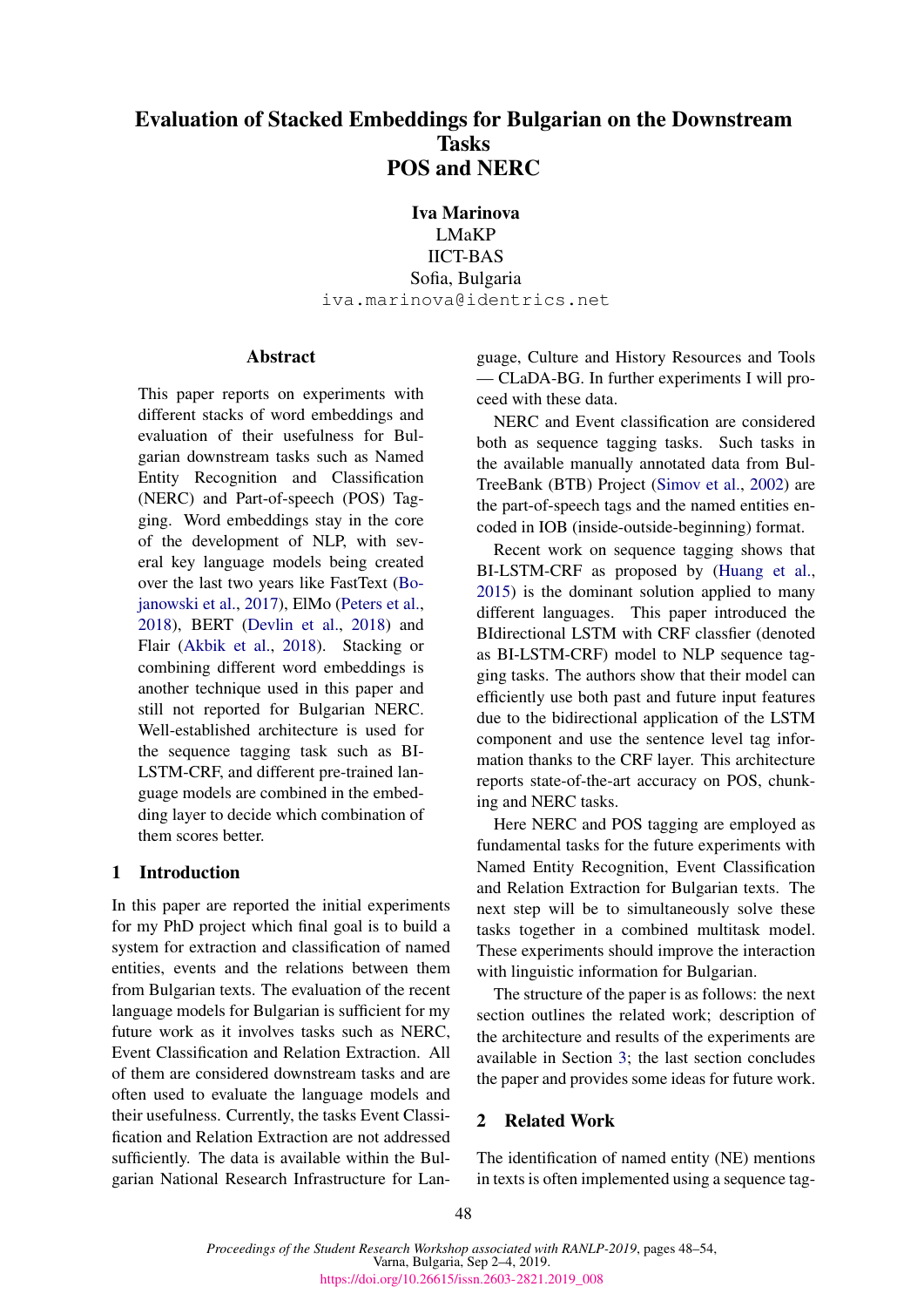ger, where each token is labeled with an IOB tag, indicating whether the token is beginning of a NE  $-$  (B), whether it is inside of a NE (I) or it is outside of a NE (O). This type of annotation is first proposed at CoNLL-2003 [\(Tjong Kim Sang](#page-6-1) [and De Meulder,](#page-6-1) [2003\)](#page-6-1). The Bulgarian data is annotated with the same tags as the proposed in the above publication: B-PER, I-PER, B-ORG, I-ORG, B-LOC, I-LOC, B-MISC, I-MISC, and O. In this way not only the structure of the NE is represented, but also its category. An example of an annotated sentence — Върна ли книгата на Петър Илиев? (Did you return the book to Peter Iliev?) — from the BulTreeBank is given here:

| Върна          |                    |
|----------------|--------------------|
| ЛИ             | 0                  |
| книгата        | $\left( \ \right)$ |
| H <sub>a</sub> | 0                  |
| Петър          | <b>B-PER</b>       |
| Илиев          | <b>I-PER</b>       |
|                |                    |
|                |                    |

The NE *Peter Iliev* is annotated with the tags for PERSON marking the first token as a beginning of the NE and the second token as an internal token of the same NE. All other tokens are annotated by the tag O as outside tokens.

This dataset is used in some of the works on Bulgarian NERC, but in different splits and/or with some additions explained further.

[\(Georgiev et al.,](#page-5-5) [2009\)](#page-5-5) employ a rich set of features in their solution. At that time, CRFs was the dominant approach to NERC, but it required extensive and manual feature engineering, especially for morphological rich languages like Bulgarian. Their work was mostly devoted to construct a set of orthographic and domain-specific features. Using gazetteers, local/non-local morphology, feature induction and mutual information in the form of unlabeled texts they achieve F1=89.40. They used a development set during the training in order to improve the model and finally evaluated the model over the test set. The data split sizes are as follows: the training set contains 8,896 sentences; the development set contains 1,779 sentences; and the testing set contains 2,000 sentences.

The same data from BTB, with some additional data, is used by [\(Simeonova et al.,](#page-6-2) [2019\)](#page-6-2). The difference is that the supplement was annotated only on token level and the original data was annotated syntactically. In the current experiments this addition is not used.

[\(Simeonova et al.,](#page-6-2) [2019\)](#page-6-2) use LSTM-CRF on top of a word embedding layer too, but the authors employ morphosyntactic features in the data, using the position-aware morphosyntactic tags proposed by [\(Simov and Osenova,](#page-6-3) [2004\)](#page-6-3). The word embeddings used in their experiments are Bulgarian FastText Vectors by [\(Bojanowski et al.,](#page-5-0) [2017\)](#page-5-0). They form the final vector representations of the word by combining FastText with character embeddings and further improve the test scores with POS and morphological representations. The best score achieved by their system is  $F1=92.20$ .

Since the data split used by [\(Georgiev et al.,](#page-5-5) [2009\)](#page-5-5) was not found and the new data used by [\(Simeonova et al.,](#page-6-2) [2019\)](#page-6-2) were not used in these experiments, the results from the experiments reported in this paper are not directly comparable with theirs.

Recently the Second Multilingual Named Entity Challenge in Slavic languages [\(Piskorski et al.,](#page-5-6) [2019\)](#page-5-6) explores the NERC task as part of a more complex solution including recognizing mentions of named entities in Web documents, their normalization, and cross-lingual linking. The challenge was performed on four languages including Bulgarian. The best achieved score for Bulgarian is F1=87.5. The data annotated within the shared task is in different format and is not used in my experiments.

There are many more works devoted to the POS tagging task for Bulgarian such as [\(Georgiev et al.,](#page-5-7) [2012\)](#page-5-7) and [\(Popov,](#page-5-8) [2016\)](#page-5-8). [\(Georgiev et al.,](#page-5-7) [2012\)](#page-5-7) use guided learning, lexicon and rules and explore different tag sets achieving accuracy of 97.98, 98.85 and 99.30 with respectively 680, 49 and 13 tags.

Here their Table 5 is extended with results from the experiments done after the publishing of [\(Georgiev et al.,](#page-5-7) [2012\)](#page-5-7) including my own . Consult Table [1](#page-2-0) for the complete overview. In the next section the experiment setup and the achieved results are described further.

#### <span id="page-1-0"></span>3 Experiments

For the development of the models is used  $Flair<sup>1</sup>$  $Flair<sup>1</sup>$  $Flair<sup>1</sup>$ , an NLP library implemented by Zalando Re-search on top of PyTorch<sup>[2](#page-1-2)</sup>. Apart from their own pre-trained Flair contextualized string embeddings

<span id="page-1-1"></span><sup>1</sup>[https://github.com/zalandoresearch/](https://github.com/zalandoresearch/flair) [flair](https://github.com/zalandoresearch/flair)

<span id="page-1-2"></span><sup>2</sup><https://pytorch.org/>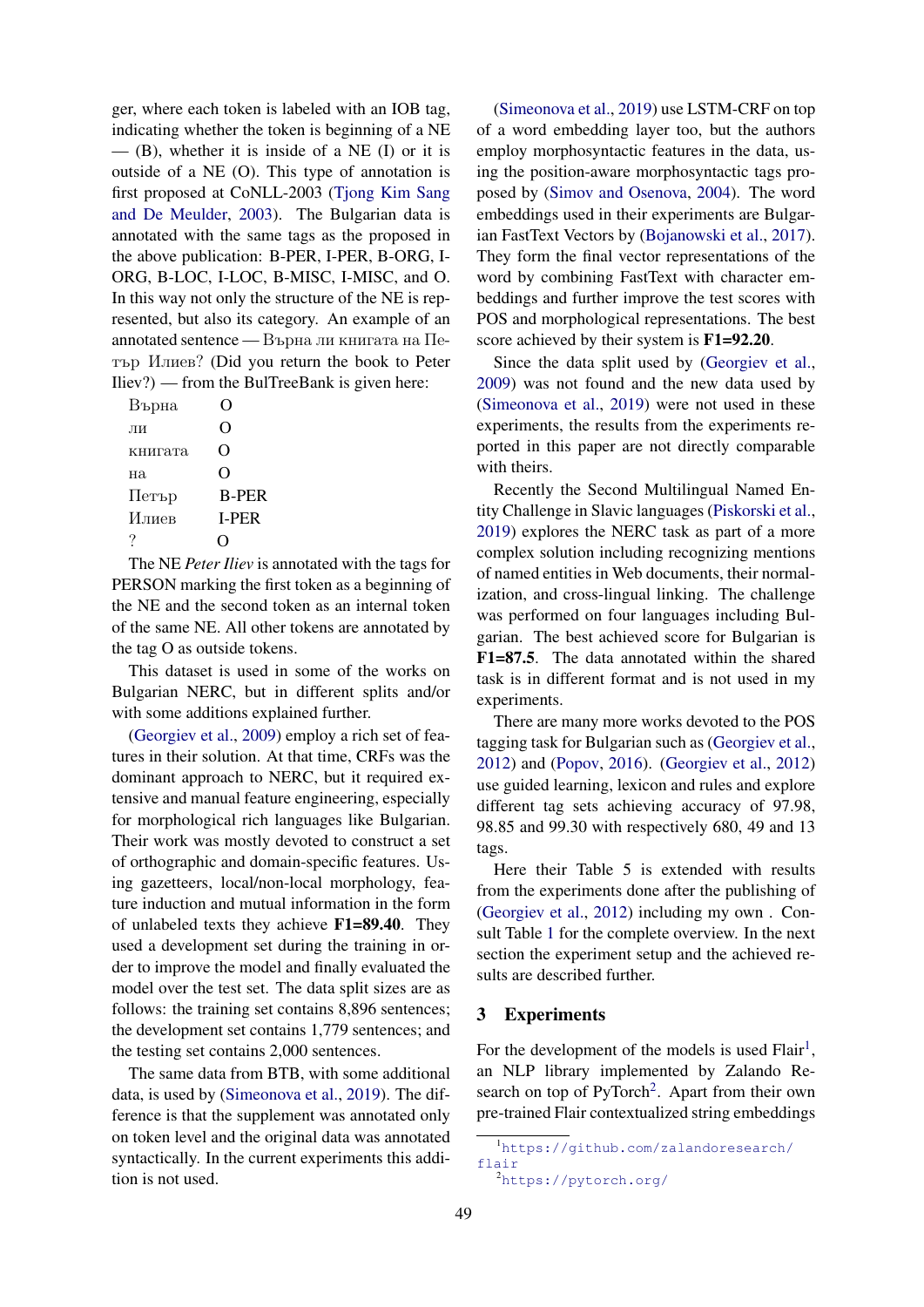| <b>Tool/Authors</b>       | <b>Method</b>                                             | <b>Tags</b>     | Acc.  |
|---------------------------|-----------------------------------------------------------|-----------------|-------|
| Tree Tagger               | <b>Decision Trees</b>                                     |                 | 89.2  |
| <b>ACOPOST</b>            | Memory-based learning                                     |                 | 89.91 |
| <b>SVMTool</b>            | <b>SVM</b>                                                | 680             | 92.22 |
| TnT                       | <b>HMM</b>                                                | 680             | 92.53 |
| (Georgiev et al., 2009)   | Guided learning                                           | 680             | 90.34 |
| (Simov and Osenova, 2001) | <b>RNN</b>                                                | 160             | 92.87 |
| (Georgiev et al., 2009)   | Guided learning                                           | 95              | 94.4  |
| (Savkov et al., 2011)     | $SVM + Lexicon + Rules$                                   | 680             | 94.65 |
| Tanev and Mitkov 2002     | Rules                                                     | 303             | 95.00 |
| (Simov and Osenova, 2001) | <b>RNN</b>                                                | 15              | 95.17 |
| Doychinova and Mihov 2004 | Transform-based learning                                  | $\overline{40}$ | 95.50 |
| Doychinova and Mihov 2004 | $Rules + Lexicon$                                         | 40              | 98.40 |
| (Georgiev et al., 2012)   | Guided learning                                           | 680             | 95.72 |
| (Georgiev et al., 2012)   | Guided learning + Lexicon                                 |                 | 97.83 |
| (Georgiev et al., 2012)   | Guided learning + Lexicon + Rules                         |                 | 97.98 |
| (Georgiev et al., 2012)   | Guided learning + Lexicon + Rules                         | 49              | 98.85 |
| (Georgiev et al., 2012)   | Guided learning + Lexicon + Rules                         |                 | 99.30 |
| (Popov, 2016)             | <b>BiLSTM</b> Word Embeddings 100 (neurons)               | 153             | 91.45 |
| (Popov, 2016)             | <b>BiLSTM Word Embeddings 125 (neurons)</b>               | 153             | 91.13 |
| $(\text{Popov}, 2016)$    | BiLSTM Word + Suffix Embeddings 125 (neurons)             | 153             | 94.47 |
| (Plank et al., 2016)      | <b>BiLSTM</b>                                             | 16              | 97.97 |
| (Yu et al., 2017)         | <b>CNN</b>                                                | 16              | 98.23 |
| (Yasunaga et al., 2017)   | Adversarial training                                      | $\overline{16}$ | 98.53 |
| experiment 1              | BI-LSTM-CRF + Stacked embeddings (bg + flair-fast + char) | $\overline{16}$ | 98.90 |
| experiment 2              | $BI-LSTM-CRF + Stacked embeddings (bg + flair + char)$    | $\overline{16}$ | 99.10 |

<span id="page-2-0"></span>Table 1: Summary of all available POS systems for Bulgarian with different tag sets.

[\(Akbik et al.,](#page-5-10) [2019b\)](#page-5-10), the library provides access to many other state-of-the-art language models, such as FastText [\(Grave et al.,](#page-5-11) [2018\)](#page-5-11), Glove [\(Pen](#page-5-12)[nington et al.,](#page-5-12) [2014\)](#page-5-12), Elmo [\(Peters et al.,](#page-5-1) [2018\)](#page-5-1), BERT [\(Devlin et al.,](#page-5-2) [2018\)](#page-5-2).

Stacking the embeddings is one of the most important features of the library and the functionality is used in the experiments to concatenate language models together as the developers claim that this method often gives best results and lately has become a common technique in sequence labeling models.

#### 3.1 NE Recognition and Classification

The BTB dataset consist of 14,732 sentences from different genres like newspapers articles, legal documents — the Bulgarian Constitution, some user generated data, literature, etc. Data is split into training, development, and test sets. The sizes of the sets are as follows: the training set contains 10,979 sentences; the development set contains 1,487 sentences; and the testing set contains 2,266 sentences.

The hyperparameters used to train the BI-LSTM-CRF are as follows: the hidden vector size is 256; the learning rate is set to 0.1; the sequence length is 250; mini batch size is 32; and number of max epochs is 150. The model architecture as defined by [\(Huang et al.,](#page-5-4) [2015\)](#page-5-4) is depicted on Figure [1.](#page-2-1)



<span id="page-2-1"></span>Figure 1: Bidirectional LSTM-CRF for Sequence Tagging [\(Huang et al.,](#page-5-4) [2015\)](#page-5-4)

The pre-trained language models used for the embedding layer are the following:

First, BERT-base-multilingual-cased model trained by [\(Devlin et al.,](#page-5-2) [2018\)](#page-5-2). This is their multilingual model. It is trained on 104 languages — the top languages with the largest Wikipedias. The model is implement as a 12-layer, 768-hidden, 12-heads, 110M parameters Bidirectional Transformer.

Second, Bulgarian flair-forward and - backward model trained by Stefan Schweter.<sup>[3](#page-2-2)</sup> The author of the forward and backward Bulgarian

<span id="page-2-2"></span><sup>3</sup><https://github.com/stefan-it>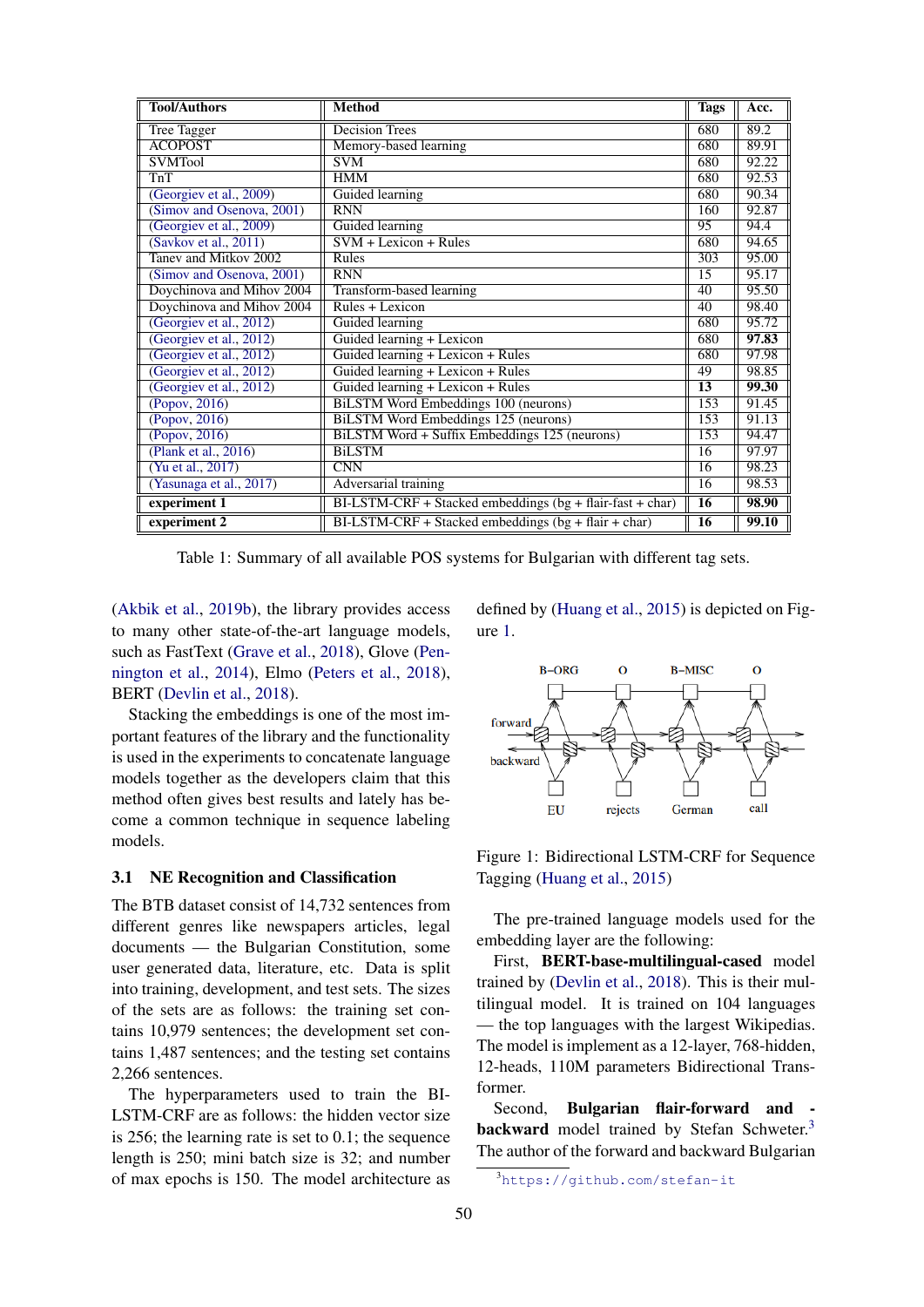language models uses data from recent Wikipedia dump and corpora from OPUS. Training was done for one epoch over the full training corpus, which in Bulgarian consists of 111,336,781 tokens.

The hyperparameters used to train the contextual string embeddings are the following: the hidden vector size is 2048; the number of the hidden layers is 1; the sequence length is 250; and the mini batch size is 100,

One model is trained in a forward direction and one backward and combining them by concatenation contributes to the contextual vector representation of the words. There are two available -forward and -backward coupled models for Bulgarian:

# bg-forward,bg-backward and

#### bg-forward-fast,bg-backward-fast

The -fast models are CPU friendly and lightweight to train allowing for easy experimentation with a little damage to the result. The authors use vanilla SGD with no momentum, clipping gradients at 5 and employ a simple learning rate annealing method in which they halve the learning rate if training loss does not fall for 5 consecutive epochs [\(Akbik et al.,](#page-5-3) [2018\)](#page-5-3). The contextualization of the words is given by the utilization of the hidden states of the forward-backward recurrent neural network. From this forward-backward language model, they concatenate both the output hidden state after the last character in the word using the forward language model and semanticsyntactic information from the end of the sentence to this character with the backward language model. Both output hidden vector states are concatenated to form the final embedding and capture the semantic-syntactic information of the word itself as well as its surrounding context.

Another language model used in the experiments is  $FastText<sup>4</sup> obtained using CBOW$  $FastText<sup>4</sup> obtained using CBOW$  $FastText<sup>4</sup> obtained using CBOW$ ([\(Mikolov et al.,](#page-5-13) [2013\)](#page-5-13)) with position-weights, in dimension 300, character n-grams of length 5, a window of size 5 and 10 negatives as described in Learning Word Vectors for 157 Languages by [\(Grave et al.,](#page-5-11) [2018\)](#page-5-11).

The other embeddings used in the experiments are Character and OneHot embeddings obtained from the corpus. The Flair authors describe the use of stacked embedding in [\(Akbik et al.,](#page-5-14) [2019a\)](#page-5-14).

## Results for NERC task

Table [2](#page-3-1) shows the results of the experiments on the NERC task where the abbreviations in the left column represent the language models used from the following list:

- 1.  $bg = FastText$  wiki embeddings
- 2. flair-fast =  $bg$ -forward-fast +  $bg$ -backwardfast
- 3. **flair** =  $bg$ -forward +  $bg$ -backward
- 4.  $char = Character Embeddings$
- 5. onehot = OneHot Embeddings
- 6.  $bert = bert$ -base-multilingual-cased

| <b>Model</b>          | Micro F1 |  |
|-----------------------|----------|--|
| $bg + char$           | 96.18    |  |
| $bg + flair-fast$     | 95.75    |  |
| $bg + flair + char$   | 96.29    |  |
| $bg + flair + onehot$ | 96.21    |  |
| $bg + bert + char$    | 86.08    |  |
| bert + flair          | 83.37    |  |
|                       |          |  |

<span id="page-3-1"></span>Table 2: Evaluation of stacked embeddings for Bulgarian NERC.

From Table [2](#page-3-1) it can be concluded that the best performing stack of embeddings is the concatenation of FastText, bg-forward, bg-backward, and Character embeddings. Table [3](#page-3-2) shows the best results for the combinations of embeddings the per class.

| <b>Class</b> | P     | R     | F1    |
|--------------|-------|-------|-------|
| <b>LOC</b>   | 95.54 | 96.62 | 96.08 |
| <b>ORG</b>   | 95.28 | 93.74 | 94.50 |
| <b>MISC</b>  | 97.14 | 82.93 | 89.47 |
| <b>PER</b>   | 97.68 | 98.56 | 98.12 |

<span id="page-3-2"></span>Table 3: Per class results from the best model. Precision (P), Recall (R) and F1

The combination of word embeddings, character embeddings, and the contextual string embeddings outperforms the other combinations, because in this way the words in the text are vectorized with respect to their contextual meaning and they are further represented as a bag of character n-grams. A vector representation is associated to

<span id="page-3-0"></span><sup>4</sup>[https://fasttext.cc/docs/en/](https://fasttext.cc/docs/en/crawl-vectors.html) [crawl-vectors.html](https://fasttext.cc/docs/en/crawl-vectors.html)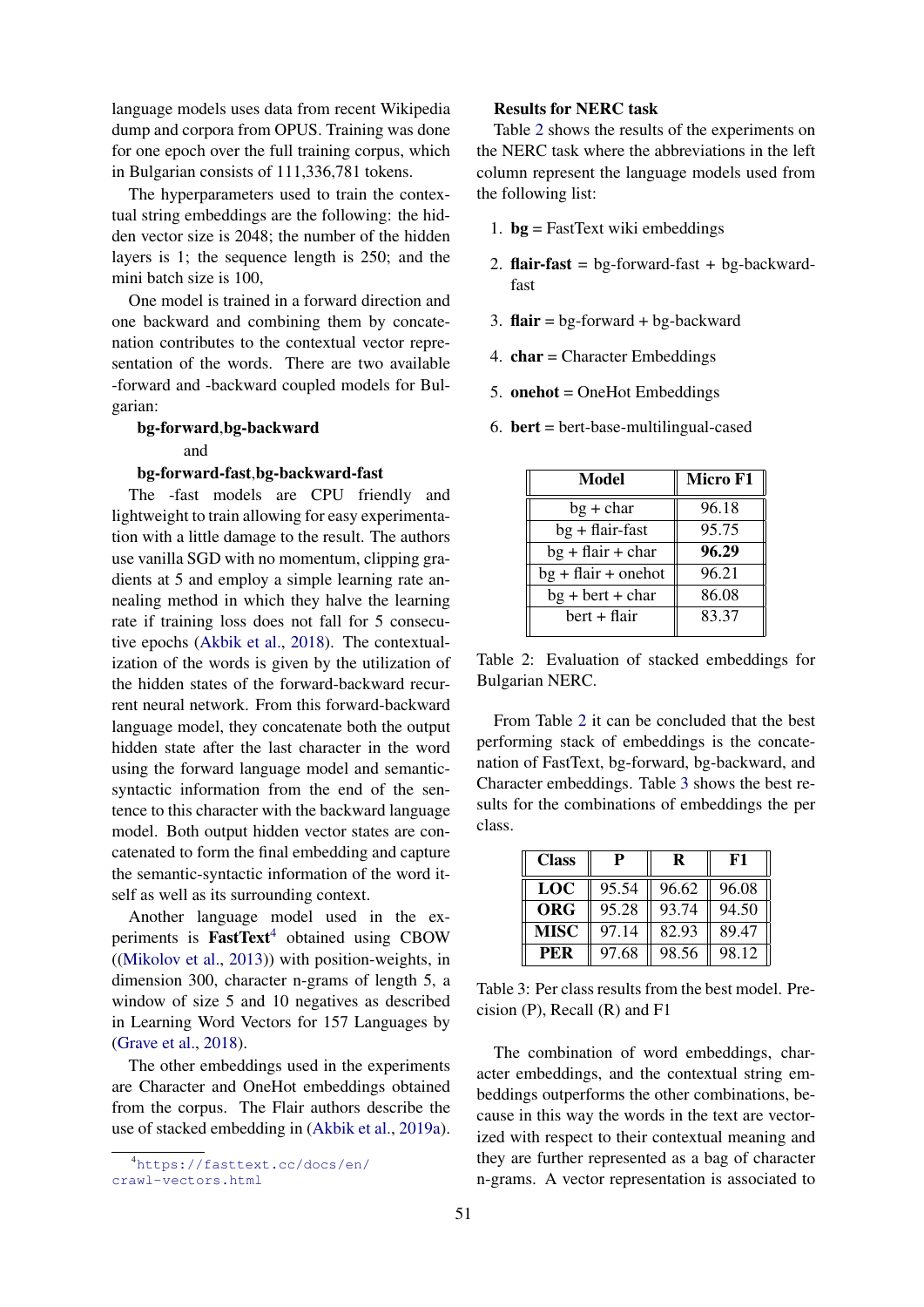each character n-gram and thus words are represented as the sum of these representations. These models are fast and lightweight for training of the task. I am going to use them further in the experiments on the other tasks.

BERT (bert-base-multilingual-cased) did not improved the scores in these experiments, being most inaccurate in the classification of the MISC class, scoring particularly with Precision=64.71, Recall=40.24 and F1=49.62. Furthermore, the training of BI-LSTM-CRF with this language model is slow and needs a lot of computational resources.

Originally BERT (particularly bert-basemultilingual-cased) is tested on the XNLI dataset for machine translation on 6 out of 15 languages included in the data. The multilingual model scored 3% worse on English and Chinese than the single-language models for these languages. In my future work I envisage a training of a custom BERT embeddings for the Bulgarian in order to improve it's behaviour on the downstream tasks. Furthermore, the authors claim that the main idea behind BERT and the reason to propose it is to improve the fine-tuning based approaches, thus in the future experiments with Bulgarian NERC the idea should be tested. Fine-tuning is done by first initializing the language model with the pre-trained parameters, and all of the parameters are then fine-tuned using the labeled data from the custom corpus.

#### 3.2 POS Tagging

The method used in the experiments with POS tagging is the same as the method used for NERC task presented above. POS tagging and NERC are both sequence tagging tasks so there is no need to change the proven architecture of the BI-LSTM-CRF tagger on top of the embedding layer. Moreover, the same stacks of language models are employed in the embedding layer and the Flair(forward+backward)+FastText+Character stack performed better than the other stacks again, showing that this combination of embeddings is very powerful for Bulgarian sequence tagging tasks.

Table [1](#page-2-0) shows a summary of the previous systems with reported results for Bulgarian POS tagging, extending Table 5 from [\(Georgiev et al.,](#page-5-5) [2009\)](#page-5-5) with the experiments done after the publishing of the paper. Most of the systems before 2015 are concentrated on experiments for reducing the complexity of the morphosyntactic tagset which for Bulgarian consists of 680 tags.

In my experiments I am using the Universal Dependency version of BulTreeBank produced by [\(Osenova and Simov,](#page-5-15) [2015\)](#page-5-15). Thus, I use the 16 tags of Universal POS tagset. The dataset can be downloaded at [https://github.](https://github.com/UniversalDependencies/UD_Bulgarian-BTB) [com/UniversalDependencies/UD\\_](https://github.com/UniversalDependencies/UD_Bulgarian-BTB) [Bulgarian-BTB](https://github.com/UniversalDependencies/UD_Bulgarian-BTB).

| Tag          | <b>Num</b> | Acc   | Tag          | <b>Num</b> | Acc.  |
|--------------|------------|-------|--------------|------------|-------|
| <b>NOUN</b>  | 34.152     | 99.82 | <b>ADV</b>   | 6.558      | 95.72 |
| <b>ADP</b>   | 22,097     | 99.82 | <b>CONJ</b>  | 4.860      | 99    |
| <b>PUNCT</b> | 22.058     | 100   | <b>DET</b>   | 2.433      | 92.86 |
| <b>VERB</b>  | 17,185     | 98.38 | <b>NUM</b>   | 2,106      | 94.74 |
| AD.I         | 13.591     | 96.57 | <b>PART</b>  | 2.052      | 98.9  |
| <b>PRON</b>  | 10,094     | 97.79 | <b>SCONJ</b> | 1,606      | 99.36 |
| <b>AUX</b>   | 8.777      | 93    | <b>INTJ</b>  | 143        | 98.64 |
| <b>PROPN</b> | 8.435      | 96.14 | X            | 2          | 100   |

<span id="page-4-0"></span>Table 4: Frequency of the universal tags in the Treebank. 156,149 tokens total. Column Tag contains the Universal POS tag, Num represent the number of occurrences, Acc. contains the per tag accuracy in %.

Table [4](#page-4-0) represents the frequency of the tags within the data and the best accuracy for them achieved by my experiments. It is clear from the results that the main word categories expressing events and relations in text — verbs and nouns are very well tagged — more than 98 % and 99 % respectively.

Two experiments were performed. In experiment 1 are used the following embeddings: bg-forward-fast + bg-backward-fast + Character embeddings + FastText. The overall accuracy is 98.9 %. In experiment 2 the embeddings used are: bg-forward + bg-backward + Character embeddings + FastText with overall accuracy 99.1 %.

#### 4 Conclusions and Future Work

In these experiments are explored some combinations of the state-of-the-art embeddings on the NERC and POS tagging tasks for Bulgarian. The stack of Flair contextual string embeddings, FastText word embeddings, and Character embeddings outperformed all other combinations reported here.

The results are encouraging and the experiments will continue with training of custom contextual embeddings for Bulgarian and fine-tune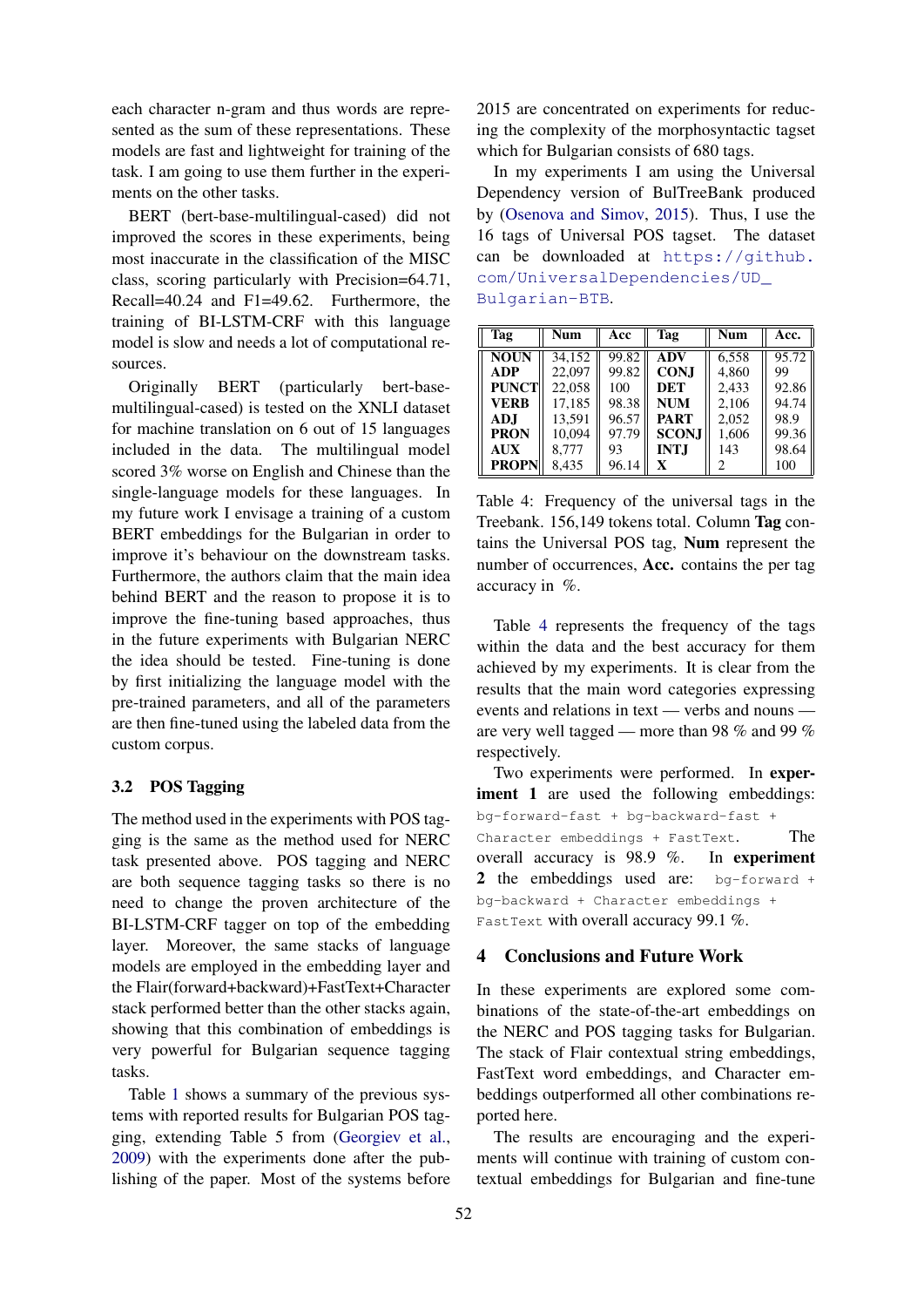them on the different tasks. The idea of solving several tasks simultaneously in a combined model like [\(Simova et al.,](#page-6-8) [2014\)](#page-6-8) and [\(Zhikov et al.,](#page-6-9) [2013\)](#page-6-9) is interesting too. The authors of these articles suggest that several tasks can be solved by one model without much damage to the individual scores, and it is interesting to explore the idea further. Moreover, it combines tasks similar to the classification of NE, events and relations, which is the aim of my PhD.

## 5 Acknowledgements

This research was partially supported by *the Bulgarian National Interdisciplinary Research e-Infrastructure for Resources and Technologies in favor of the Bulgarian Language and Cultural Heritage, part of the EU infrastructures CLARIN and DARIAH – CLaDA-BG*, Grant number DO01- 164/28.08.2018.

#### References

- <span id="page-5-14"></span>Alan Akbik, Tanja Bergmann, Duncan Blythe, Kashif Rasul, Stefan Schweter, and Roland Vollgraf. 2019a. Flair: An easy-to-use framework for state-of-theart nlp. In *Proceedings of the 2019 Conference of the North American Chapter of the Association for Computational Linguistics (Demonstrations)*. pages 54–59.
- <span id="page-5-10"></span>Alan Akbik, Tanja Bergmann, and Roland Vollgraf. 2019b. Pooled contextualized embeddings for named entity recognition. In *NAACL 2019, 2019 Annual Conference of the North American Chapter of the Association for Computational Linguistics*. page 724–728.
- <span id="page-5-3"></span>Alan Akbik, Duncan Blythe, and Roland Vollgraf. 2018. Contextual string embeddings for sequence labeling. In *Proceedings of the 27th International Conference on Computational Linguistics*. pages 1638–1649.
- <span id="page-5-0"></span>Piotr Bojanowski, Edouard Grave, Armand Joulin, and Tomas Mikolov. 2017. Enriching word vectors with subword information. *Transactions of the Association for Computational Linguistics* 5:135–146.
- <span id="page-5-2"></span>Jacob Devlin, Ming-Wei Chang, Kenton Lee, and Kristina Toutanova. 2018. Bert: Pre-training of deep bidirectional transformers for language understanding. *arXiv preprint arXiv:1810.04805* .
- <span id="page-5-5"></span>Georgi Georgiev, Preslav Nakov, Kuzman Ganchev, Petya Osenova, and Kiril Simov. 2009. Feature-rich named entity recognition for bulgarian using conditional random fields. In *Proceedings of the International Conference RANLP-2009*. pages 113–117.
- <span id="page-5-7"></span>Georgi Georgiev, Valentin Zhikov, Petya Osenova, Kiril Simov, and Preslav Nakov. 2012. [Feature](http://dl.acm.org/citation.cfm?id=2380816.2380876)[rich part-of-speech tagging for morphologically](http://dl.acm.org/citation.cfm?id=2380816.2380876) [complex languages: Application to bulgarian.](http://dl.acm.org/citation.cfm?id=2380816.2380876) In *Proceedings of the 13th Conference of the European Chapter of the Association for Computational Linguistics*. Association for Computational Linguistics, Stroudsburg, PA, USA, EACL '12, pages 492–502. [http://dl.acm.org/citation.cfm?id=2380816.2380876.](http://dl.acm.org/citation.cfm?id=2380816.2380876)
- <span id="page-5-11"></span>Edouard Grave, Piotr Bojanowski, Prakhar Gupta, Armand Joulin, and Tomas Mikolov. 2018. Learning word vectors for 157 languages. In *Proceedings of the International Conference on Language Resources and Evaluation (LREC 2018)*.
- <span id="page-5-4"></span>Zhiheng Huang, Wei Xu, and Kai Yu. 2015. Bidirectional lstm-crf models for sequence tagging. *arXiv preprint arXiv:1508.01991* .
- <span id="page-5-13"></span>Tomas Mikolov, Ilya Sutskever, Kai Chen, Greg S Corrado, and Jeff Dean. 2013. Distributed representations of words and phrases and their compositionality. In *Advances in neural information processing systems*. pages 3111–3119.
- <span id="page-5-15"></span>Petya Osenova and Kiril Simov. 2015. [Universal](https://www.aclweb.org/anthology/W15-5313)[izing BulTreeBank: a linguistic tale about glo](https://www.aclweb.org/anthology/W15-5313)[calization.](https://www.aclweb.org/anthology/W15-5313) In *The 5th Workshop on Balto-Slavic Natural Language Processing*. INCOMA Ltd. Shoumen, BULGARIA, Hissar, Bulgaria, pages<br>81–89. https://www.aclweb.org/anthology/W15[https://www.aclweb.org/anthology/W15-](https://www.aclweb.org/anthology/W15-5313) [5313.](https://www.aclweb.org/anthology/W15-5313)
- <span id="page-5-12"></span>Jeffrey Pennington, Richard Socher, and Christopher Manning. 2014. Glove: Global vectors for word representation. In *Proceedings of the 2014 conference on empirical methods in natural language processing (EMNLP)*. pages 1532–1543.
- <span id="page-5-1"></span>Matthew E. Peters, Mark Neumann, Mohit Iyyer, Matt Gardner, Christopher Clark, Kenton Lee, and Luke Zettlemoyer. 2018. Deep contextualized word representations. In *Proc. of NAACL*.
- <span id="page-5-6"></span>Jakub Piskorski, Laska Laskova, Michał Marcinczuk, ´ Lidia Pivovarova, Pavel Přibáň, Josef Steinberger, and Roman Yangarber. 2019. [The sec](https://www.aclweb.org/anthology/W19-3709)[ond cross-lingual challenge on recognition, nor](https://www.aclweb.org/anthology/W19-3709)[malization, classification, and linking of named](https://www.aclweb.org/anthology/W19-3709) [entities across Slavic languages.](https://www.aclweb.org/anthology/W19-3709) In *Proceedings of the 7th Workshop on Balto-Slavic Natural Language Processing*. Association for Computational Linguistics, Florence, Italy, pages 63–74. [https://www.aclweb.org/anthology/W19-3709.](https://www.aclweb.org/anthology/W19-3709)
- <span id="page-5-9"></span>Barbara Plank, Anders Søgaard, and Yoav Goldberg. 2016. Multilingual part-of-speech tagging with bidirectional long short-term memory models and auxiliary loss. *arXiv preprint arXiv:1604.05529* .
- <span id="page-5-8"></span>Alexander Popov. 2016. Deep learning architecture for part-of-speech tagging with word and suffix embeddings. In Christo Dichev and Gennady Agre, editors, *Artificial Intelligence: Methodology, Systems,*